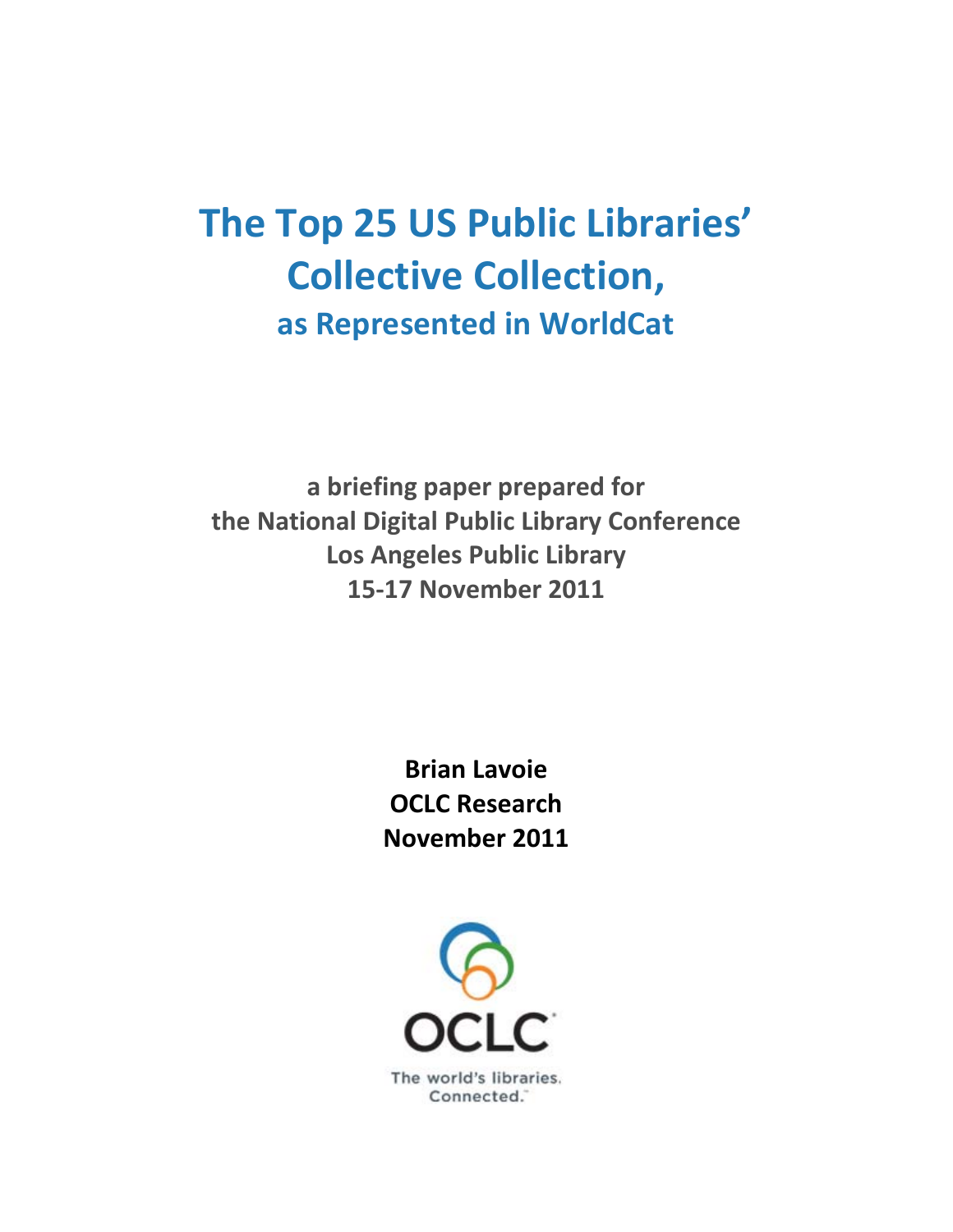The Top 25 US Public Libraries' Collective Collection, as Represented in WorldCat Brian Lavoie

© 2011 OCLC Online Computer Library Center, Inc. Reuse of this document is permitted as long as it is consistent with the terms of the Creative Commons Attribution-Noncommercial-Share Alike 3.0 (USA) license (CC-BY-NC-SA): [http://creativecommons.org/licenses/by-nc-sa/3.0/.](http://creativecommons.org/licenses/by-nc-sa/3.0/)

November 2011

OCLC Research Dublin, Ohio 43017 USA [www.oclc.org](http://www.oclc.org/)

Please direct correspondence to: Brian Lavoie Research Scientist [lavoie@oclc.org](mailto:lavoie@oclc.org)

Suggested citation:

Lavoie,Brian. 2011. *The Top 25 US Public Libraries' Collective Collection, as Represented in WorldCat*. Dublin, Ohio: OCLC Research. http://www.oclc.org/research/publications/library/2011/2011-02.pdf.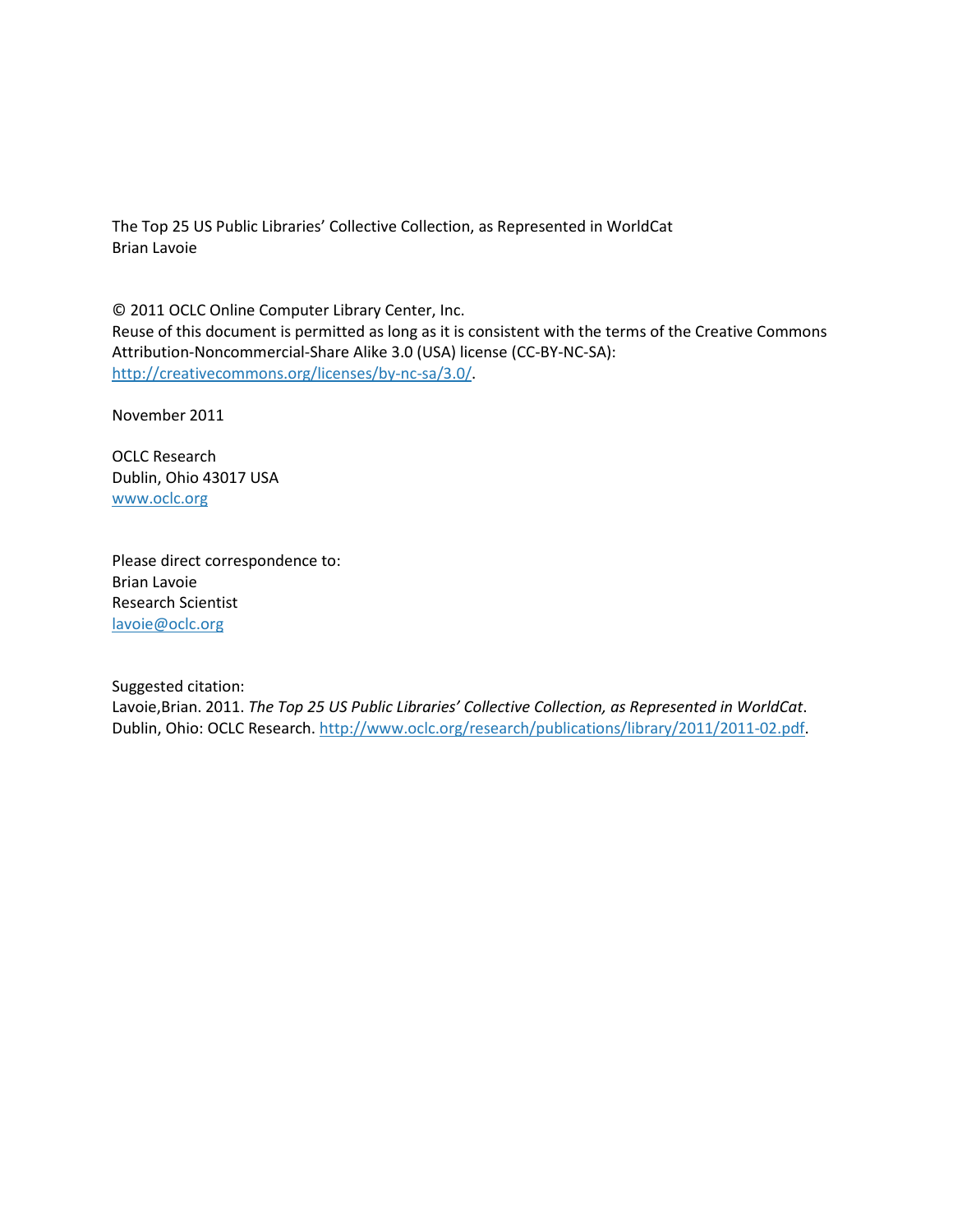This paper presents some characteristics of the collective collection of the top 25 US public libraries, ranked by collection size (Table 1). The statistics reported here are based on data from a July 2011 copy of the WorldCat bibliographic database. The data reflects institutional collections as they are cataloged and represented in WorldCat. The accuracy of holdings data in WorldCat may be lessened by the presence of duplicate records, cataloging errors, and other sources of inconsistency.

## **Table 1: Top 25 US Public Libraries, By Collection Size**

- 
- 
- 3. County of Los Angeles Public Library 16. Hennepin County Library
- 
- 
- 
- 
- 
- 
- 
- 11. Public Library of Cincinnati and Hamilton County 24. San Francisco Public Library
- 12. Miami-Dade Public Library System 25. Jacksonville Public Library
- 13. Cleveland Public Library
- 1. New York Public Library 14. Allen County Public Library
- 2. Boston Public Library 15. Brooklyn Public Library
	-
- 4. Detroit Public Library 17. Hawaii State Public Library System
- 5. Queens Borough Public Library 18. Las Vegas-Clark County Library System
- 6. Los Angeles Public Library 19. King County Library System
- 7. Chicago Public Library 20. Broward County Libraries Division
- 8. Free Library of Philadelphia 21. Cuyahoga County Public Library
- 9. San Diego Public Library 22. Montgomery County Public Libraries
- 10. Dallas Public Library 23. Mid-Continent Public Library
	-
	-

*Source: IMLS data*

#### *Some terminology*

Familiarity with several concepts will help ensure proper interpretation of the statistics which follow. A *holding* is an indicator that a particular institution (a library or some other organization) holds at least one copy of a particular publication in its collection. A *publication* is a distinct edition or imprint of a *work*. For example, *Walking Ollie, or Winning the Love of a Difficult Dog* is a work – that is, a distinct intellectual creation – by the author Stephen Foster. This work has appeared as several different publications, two of which are shown below.



Foster, Stephen. 2008. *Walking Ollie, or, Winning the love of a difficult dog*. New York, N.Y.: Perigee Book.



Foster, Stephen. 2007. *Walking Ollie or, Winning the love of a difficult dog*. London: Short.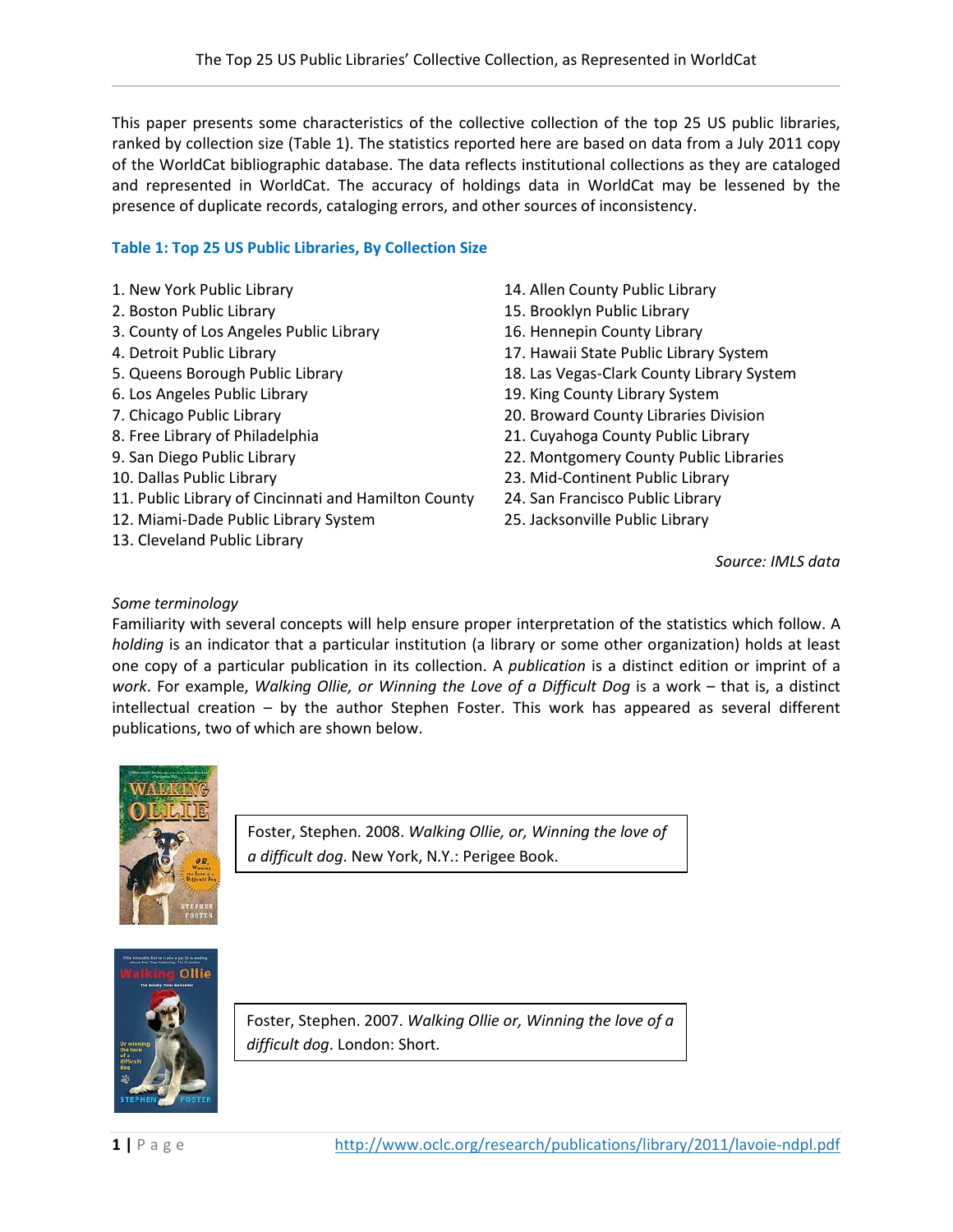Note that a holding only indicates that the institution owns *at least one copy* of the publication; it says nothing about the number of physical copies (other than at least one copy is available). For example, according to WorldCat, 19 of the 25 libraries listed in Table 1 hold the Perigree Books publication of *Walking Ollie*. The Dallas Public Library owns three copies of this publication. However, all three copies would be represented in WorldCat by a single holding indicator associated with the Dallas Public Library.<sup>[1](#page-3-0)</sup>

A *collective collection* is the combined holdings of a group of institutions, with duplicate holdings (i.e., those pertaining to the same publication) removed. This yields the collection of distinct publications that are held across the collections of the institutions in the group. In the analysis that follows, the focus is on the collective collection of the 25 US public libraries listed in Table 1.

#### *The Top 25 US Public Libraries' Collective Collection*

Figure 1 provides a summary view of the size of the top 25 US public libraries' collective presence in the WorldCat database.



# **Figure 1: Top 25 US Public Libraries, in Aggregate**

The top 25 US public libraries collectively account for more than 34 million holdings in WorldCat, representing information resources of all descriptions. Naturally, there is some overlap across institutional collections; aggregating all holdings and removing duplicates yields 13.5 million distinct publications in the top 25 US publics' collective collection. This total can be further adjusted by grouping publications relating to the same work, which reduces the total to about 11 million distinct works. These

<span id="page-3-0"></span> $1$  Those familiar with the FRBR entity relationship model will recognize that a publication is equivalent to a FRBR manifestation, and a physical copy to a FRBR item.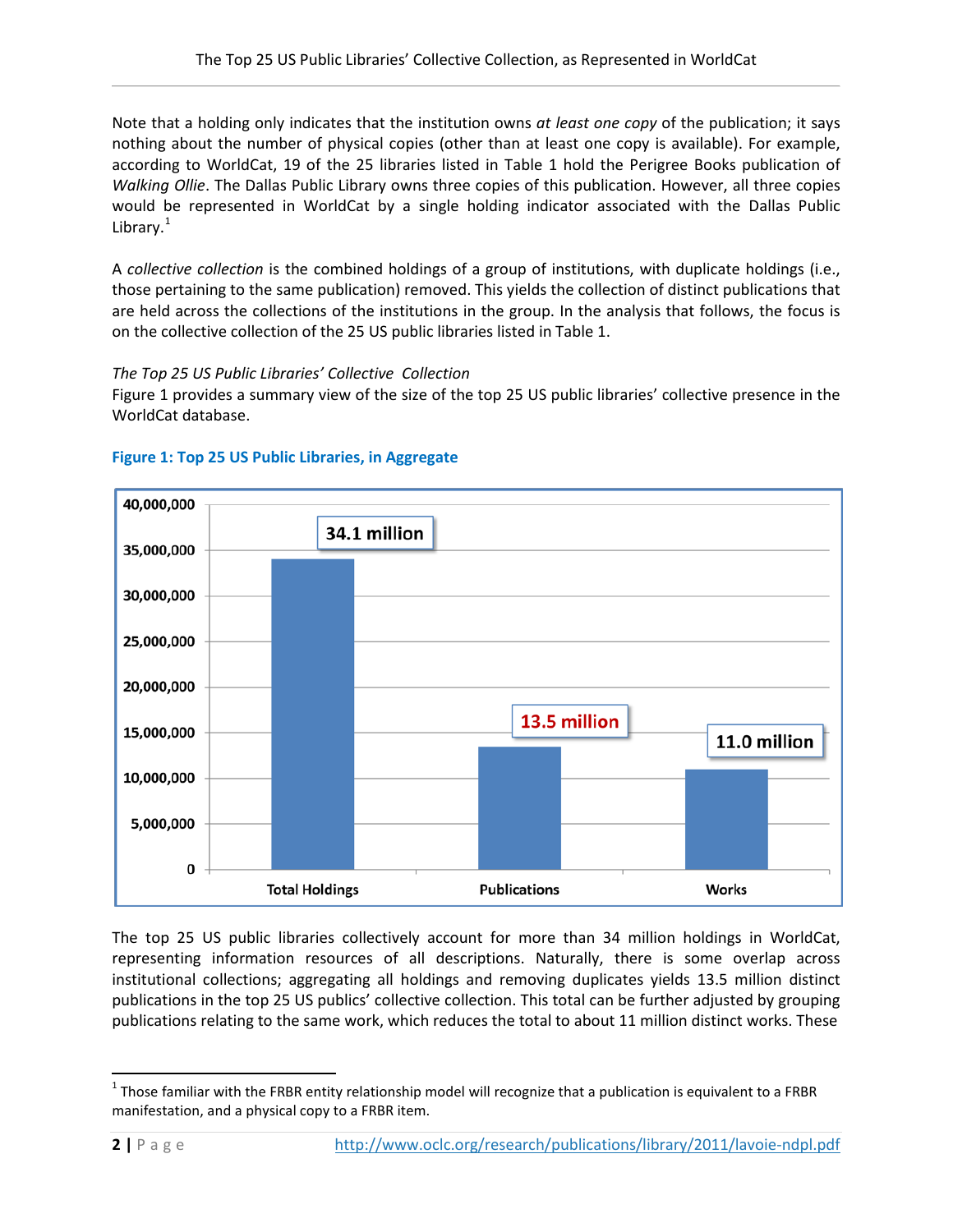three views – total holdings, publications, and works – offer different perspectives on the top 25 US public libraries' aggregated presence in WorldCat. Each is useful in different analytical contexts, but for issues pertaining to digitization, the publications view is probably the most appropriate. The remainder of this report therefore focuses on the salient characteristics of the 13.5 million distinct publications in the top 25 US public libraries' collective collection.

## *Holdings overlap*

A key aspect of the top 25 US publics' collective collection of publications is its distribution over the twenty-five institutional collections from which it is drawn. Figure 2 reports the holdings overlap for the 13.5 million publications in this collection.

# **Figure 2: Holdings overlap for the Top 25 US Public Libraries' collective collection of publications**



The key point to note from Figure 2 is the large proportion of materials (nearly 90 percent) that, according to WorldCat, are held by five or fewer of the 25 institutions. In contrast, less than 1 percent of the publications are held by all twenty-five institutions, and only 4 percent are held by more than ten. These results suggest that the individual institutional collections that make up the collective collection are, at least at the publication level, characterized by a considerable degree of uniqueness *vis-à-vis* their peer collections. In other words, each institutional collection supplies a significant contribution to the scope and depth of the overall collective collection. In contrast, the core set of materials that are held by all, or at least most, of the institutions is comparatively small.

One might surmise that a good deal of the uniqueness suggested by Figure 2 is attributable to the two ARL libraries included in the sample: New York Public Library and Boston Public Library, ranked one and two respectively in terms of collection size. As institutions explicitly affiliating with research libraries as peers, it might be the case that the size, scope, and depth of their collections are greater than that of the typical large public library; if so, perhaps it is these two collections that are driving the uniqueness evidenced in Figure 2. Removing NYPL and BPL from the analysis might then yield a closer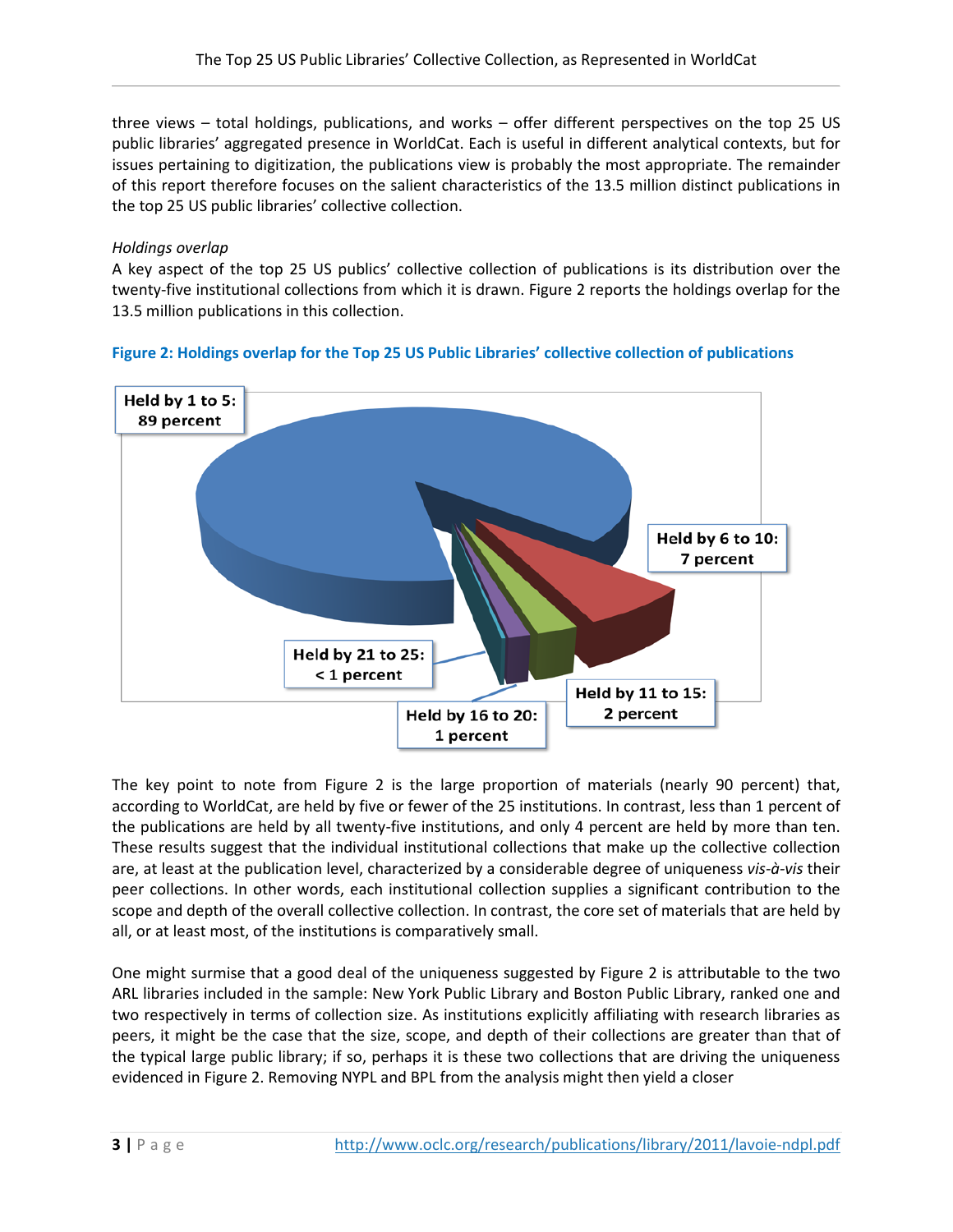correspondence across the collections of the remaining 23 institutions. This hypothesis is tested in Figure 3, which shows the same overlap analysis as Figure 2, but with NYPL and BPL's holdings removed.



**Figure 3: Holdings overlap, excluding New York Public Library and Boston Public Library** 

As Figure 3 indicates, exclusion of NYPL and BPL does indeed reduce the degree of uniqueness prevailing across the remaining institutional collections. Publications held by five or fewer institutions fall from 89 to 85 percent of the collective collection; publications held by 10 or more institutions increase from 4 to 7 percent. However, this increased convergence is only slight; uniqueness still appears to be a key characteristic of the individual institutional collections, reinforcing the point that each local collection has a potentially significant contribution to make to the collective collection.

A number of publications are held by all 25 public libraries in the sample. A random selection from this group includes:



The Six Wives of Henry VIII Alison Weir Grove Weidenfeld (1991) OCLC #: 24318100



**Quack and Count** Keith Baker Harcourt Brace (1999) OCLC #: 39157408



The Way We Work: Getting to Know the Amazing Human Body David Macaulay Houghton Mifflin (2008) OCLC #: 231745610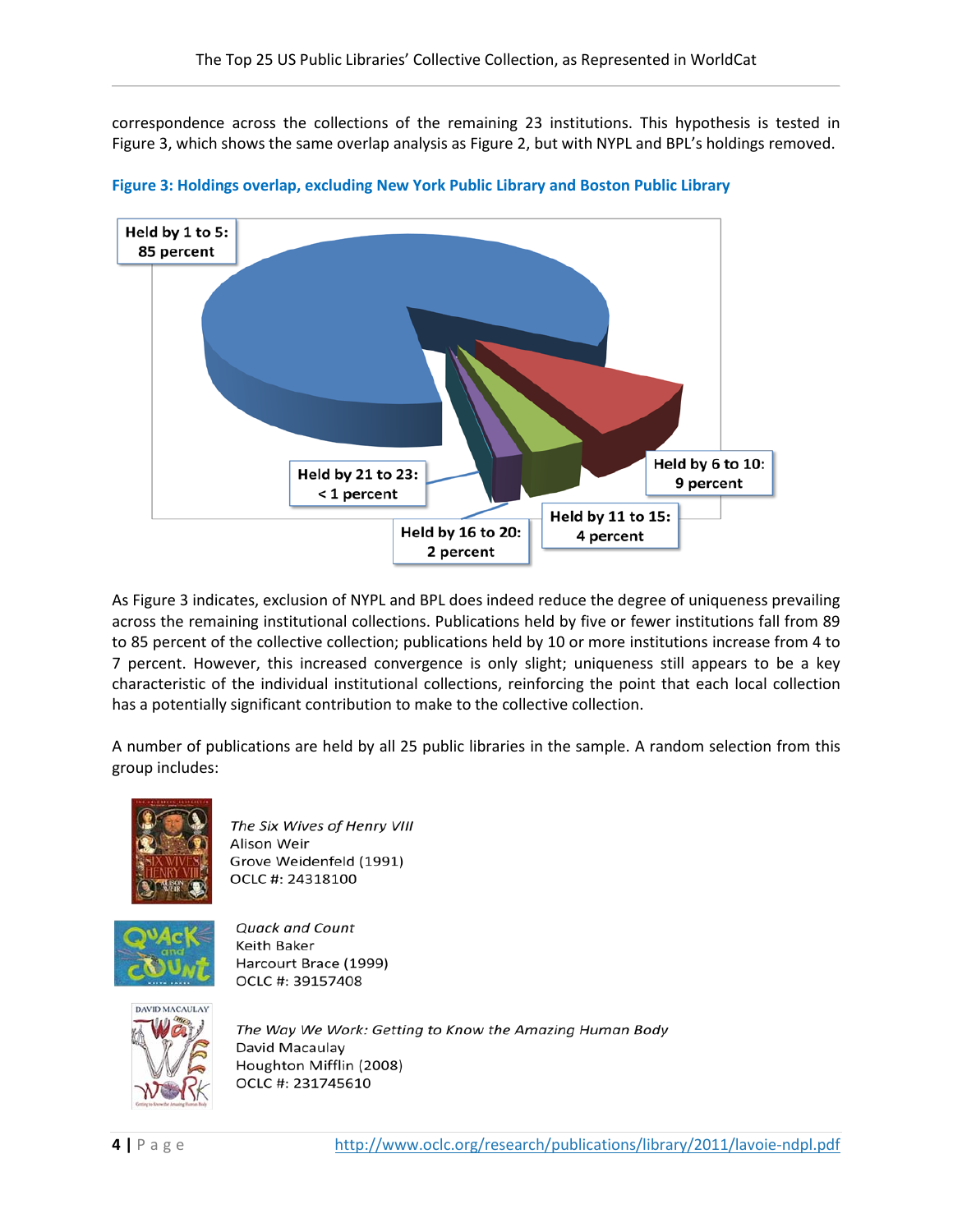These publications share the attribute that they are all intended for a general readership (in two cases, for a juvenile readership). Of perhaps more interest is a random selection of publications that, according to WorldCat, are held by only one of the twenty-five libraries:

- *Walt Whitman: Poet of Democracy* (1969) Held by **Queens Borough Public Library** (OCLC # 279: 188 holdings worldwide)
- *Freedom and Control: How Much Censorship Should a Democracy Tolerate?* (1968) Held by **Hennepin County Library** (OCLC #342659; 30 holdings worldwide)
- The United Empire Loyalists: A Chronicle of the Great Migration (1914) Held by **Detroit Public Library** (OCLC #: 2534322; 160 holdings worldwide)
- *Orchids for the Outdoor Garden: A Descriptive List of the World's Orchids that May Be Grown Outdoors in the British Isles* (1930) Held by **Los Angeles Public Library** (OCLC #: 9362235; 39 holdings worldwide)
- *Christo & Jeanne-Claude: early works 1958-1969* [published on the occasion of the exhibition "Christo and Jeanne-Claude: Early Works 1958-1969" organized by the Neuer Berliner Kunstverein at the Martin-Gropius-Bau, Berlin] (2001) Held by **Miami-Dade Public Library System** (OCLC #: 48721700; 41 holdings worldwide)

One feature of the uniquely held materials listed above is that they are, with the exception of one publication, relatively old. These examples also suggest that, taken together, uniquely held materials are likely to cover a wide range of subjects and interests, acknowledging however that the fact that a publication is held by few or even a single library does not necessarily imply that it is particularly valuable.

# *Top 25 US public libraries' collective collection in context*

To better understand the nature of the top 25 US public libraries' collective collection of 13.5 million distinct publications, it is useful to consider this collection from a variety of perspectives. Figure 4 illustrates the overlap of the top 25 US publics' collective collection with the collective holdings of the rest of the US public libraries whose holdings are represented in WorldCat.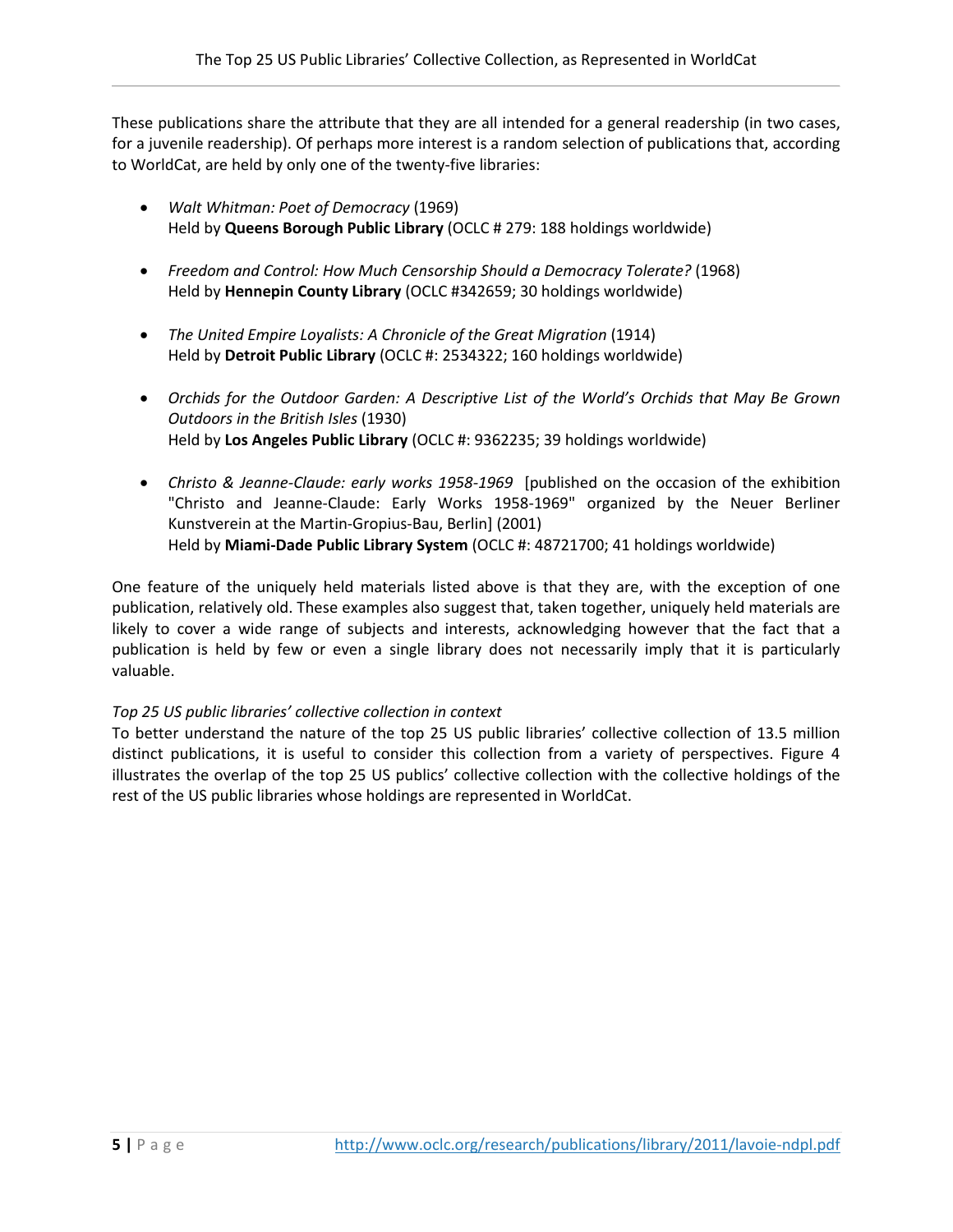



Taken together, US public library holdings in WorldCat excluding the top 25 institutions account for 15.8 million distinct publications. When compared against the collective collection of the top 25, an overlap of about 6.5 million publications is obtained. This suggests that more than half of the top 25 US publics' collective collection is not held by any other US public library in WorldCat; similarly, over half of the collective collection of the rest of the US public libraries in WorldCat is not held by any of the top 25 US public libraries.

Different results are obtained when the top 25 US publics' collective collection is compared with the collective holdings of the ARL member libraries. The overlap between these two collections is depicted in Figure 5.



# **Figure 5: Top 25 US publics' collective collection: Overlap with ARL members' collective collection**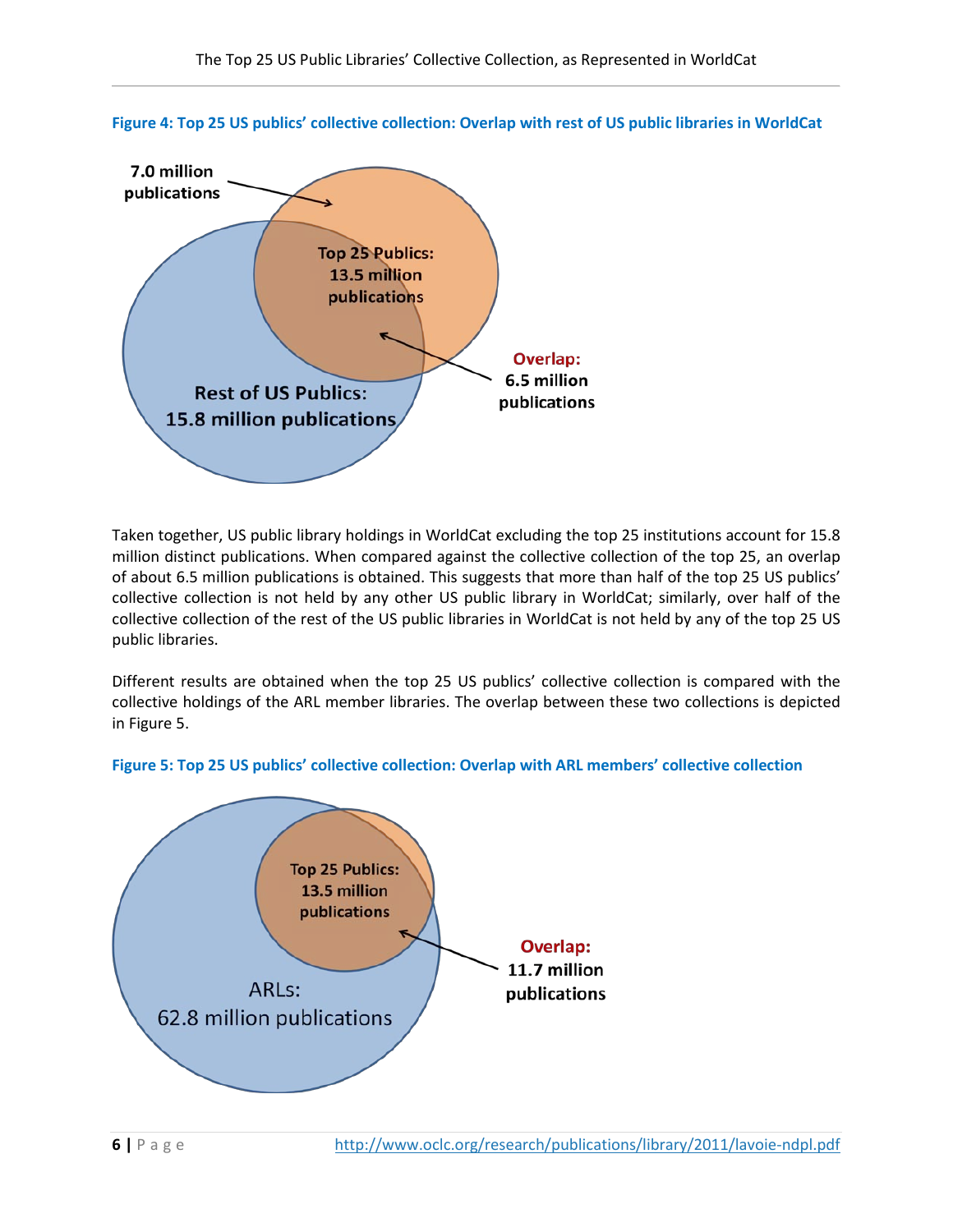The WorldCat holdings of ARL member libraries produce a collective collection comprising nearly 63 million distinct publications. When compared to the collection of the top 25 US publics, the overlap encompasses nearly 12 million publications, suggesting that only about 13 percent of the top 25 publics' collective collection is *not* held by at least one ARL member library. In short, the results indicate that the top 25 publics' collective collection is almost entirely subsumed within that of the ARL member libraries, although it should be pointed out that some of this overlap is accounted for by the fact that the collections of New York Public Library and Boston Public Library are represented in both aggregations.

For additional context, Figure 6 illustrates the overlap between the ARL collective collection and that of *all* US public libraries in WorldCat.



**Figure 6: Collective collection overlap: ARL libraries and all US public libraries in WorldCat**

Taken together, all US public library holdings in WorldCat comprise a collective collection of 22.7 million distinct publications. Nearly 15 million of these are also held by at least one ARL member library, leaving about a third of the US publics' collection that is exclusive of ARL holdings. This suggests that public library holdings contain a substantial number of materials which, according to WorldCat data, are not to be found in the collections of academic institutions, a finding borne out in Figure 7, which compares the collective holdings of all US public libraries in WorldCat with those of all US academic institutions in WorldCat.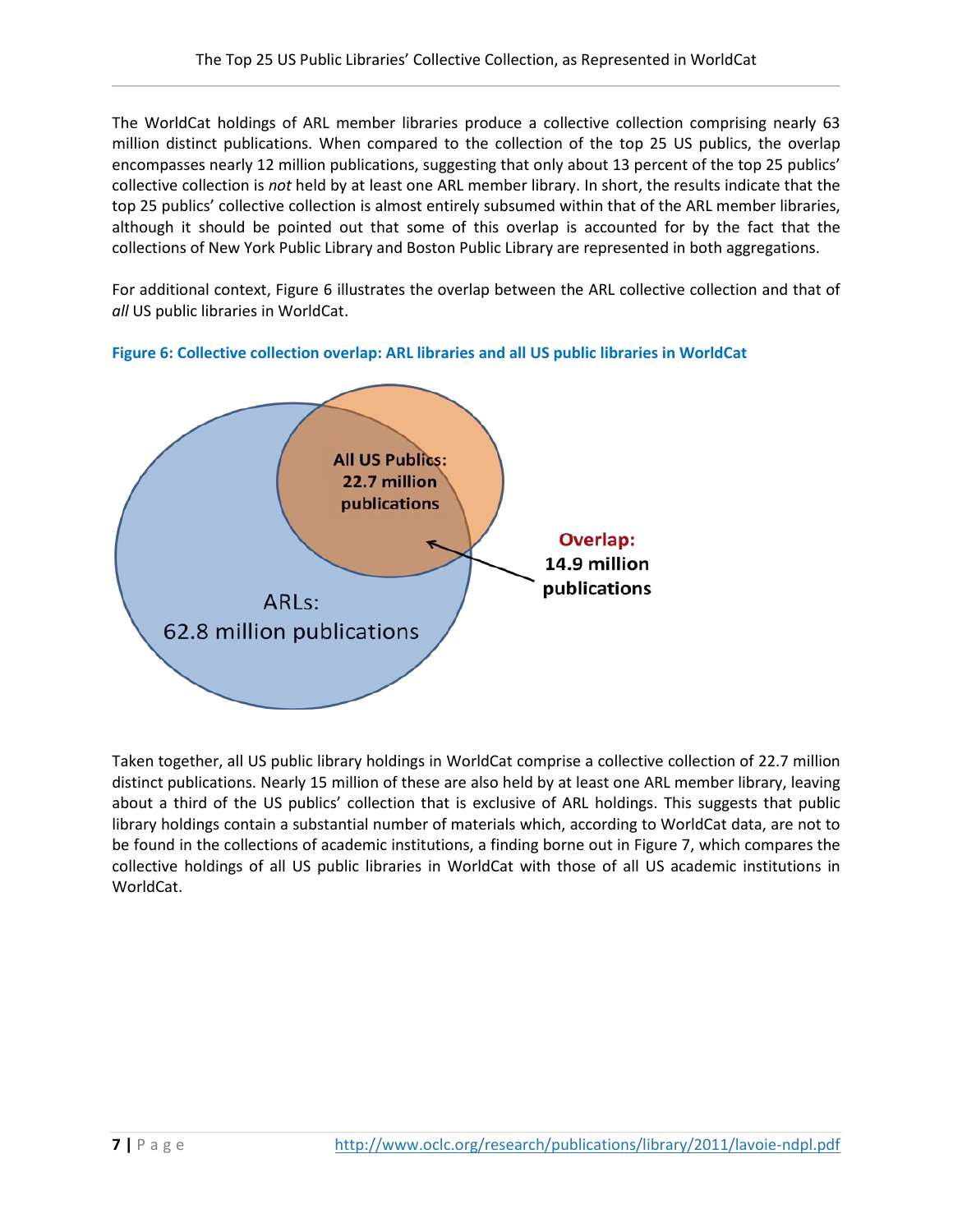

**Figure 7: Collective collection overlap: All US public libraries and all US academic institutions**

The addition of the collective holdings of non-ARL US academic libraries to the ARL collection yields a collection of more than 71 million publications, of which more than 16 million are also held by at least one US public library. This still leaves 28 percent of the US publics' collective collection distinct from US academic library holdings.

Finally, Figure 8 considers the prevalence of "rare" materials in the top 25 US public library collective collection, where rareness is examined in the context of the entire library landscape represented in WorldCat. For this analysis, "rare" is defined to be any publication that is held by five or fewer institutions in WorldCat.



# **Figure 8: Rare materials in the Top 25 US public libraries' collective collection**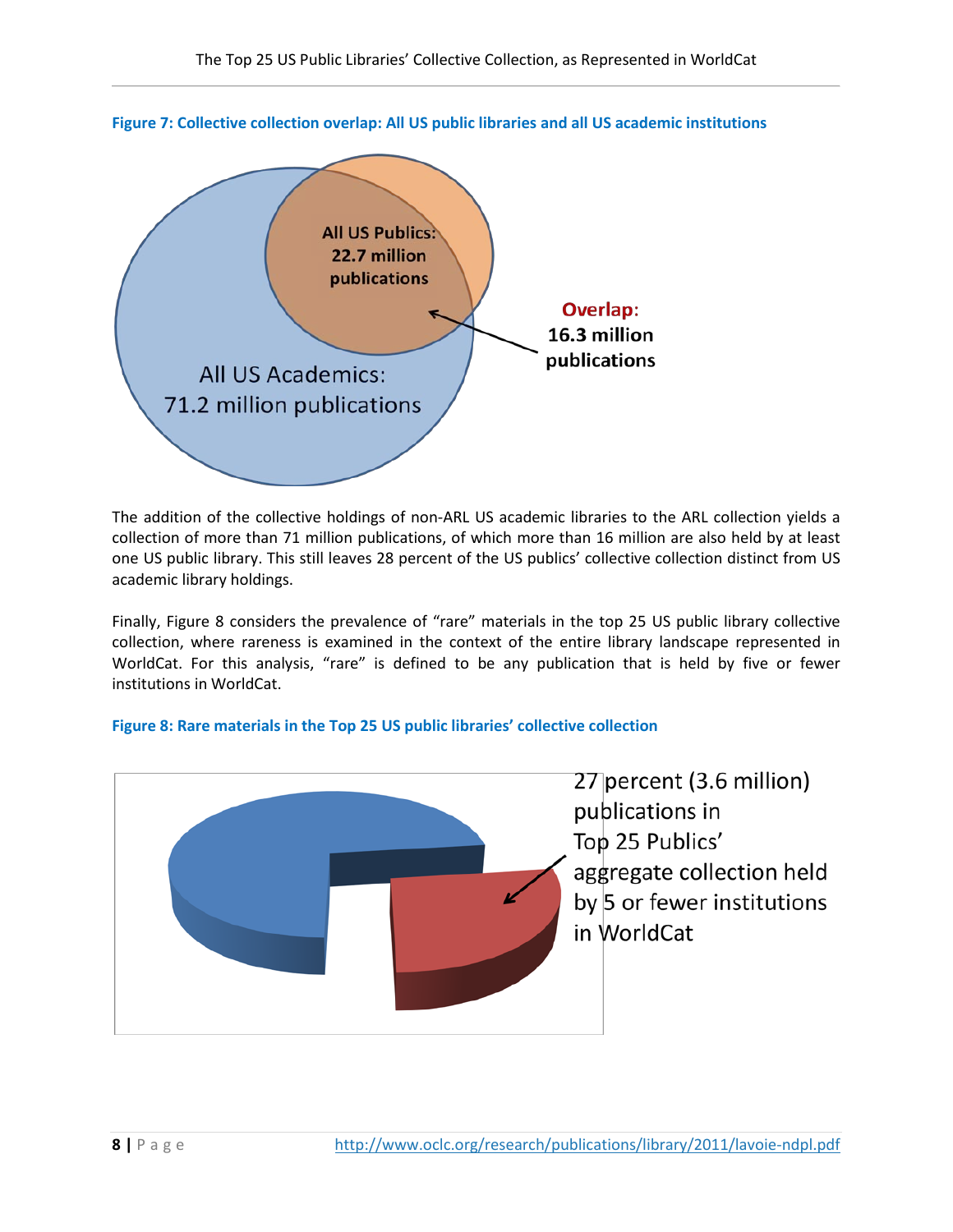More than a quarter of the publications in the top 25 US publics' collective collection satisfy the definition of rareness. Examples include:

- *A Genealogy Study of the Descendents of Andrew Barton* (1968; OCLC #: 8987)
- *De Anckarbergs: Een Zweedse Familieroman* (1972; OCLC #: 27364253)
- *Super-highways of DuPage County, Linking Cook, DuPage & Kane Counties* (1927; OCLC #: 44124115)
- *Ballet Chicago* [video recording] (1991; OCLC #: 79808095)
- *Creative Careers in Music* (2000; OCLC #: 247674810)

Again, rareness does not necessarily connote value. Nevertheless, identifying materials such as these may help in prioritizing digitization and preservation efforts.

#### *Copyright implications*

The question of intellectual property rights surrounds many activities involving the management and use of information resources, including digitization. As such, it is useful to have a view of the top 25 US public libraries' collective collection in the context of current US copyright law.<sup>[2](#page-10-0)</sup> Figure 9 provides a thumbnail sketch of the Top 25 publics' collection, broken down according to the key inflection points in US copyright law.



**Figure 9: Top 25 US public libraries' collective collection: Copyright implications**

Although in practice the situation is much more complex, a useful simplification of US copyright law divides works into three categories based on date of publication. Works published before 1923 are in the public domain. Works published between 1923 and 1963 may or may not be in copyright: works published with a copyright notice during this period remain in copyright for 95 years after publication, if

<span id="page-10-0"></span> $2$  Of course, not all publications in the collection will be subject to US copyright law; therefore, the creation of a complete picture of the intellectual property rights implications requires consideration of a host of non-US copyright regimes. However, such an analysis is beyond the scope of this paper.